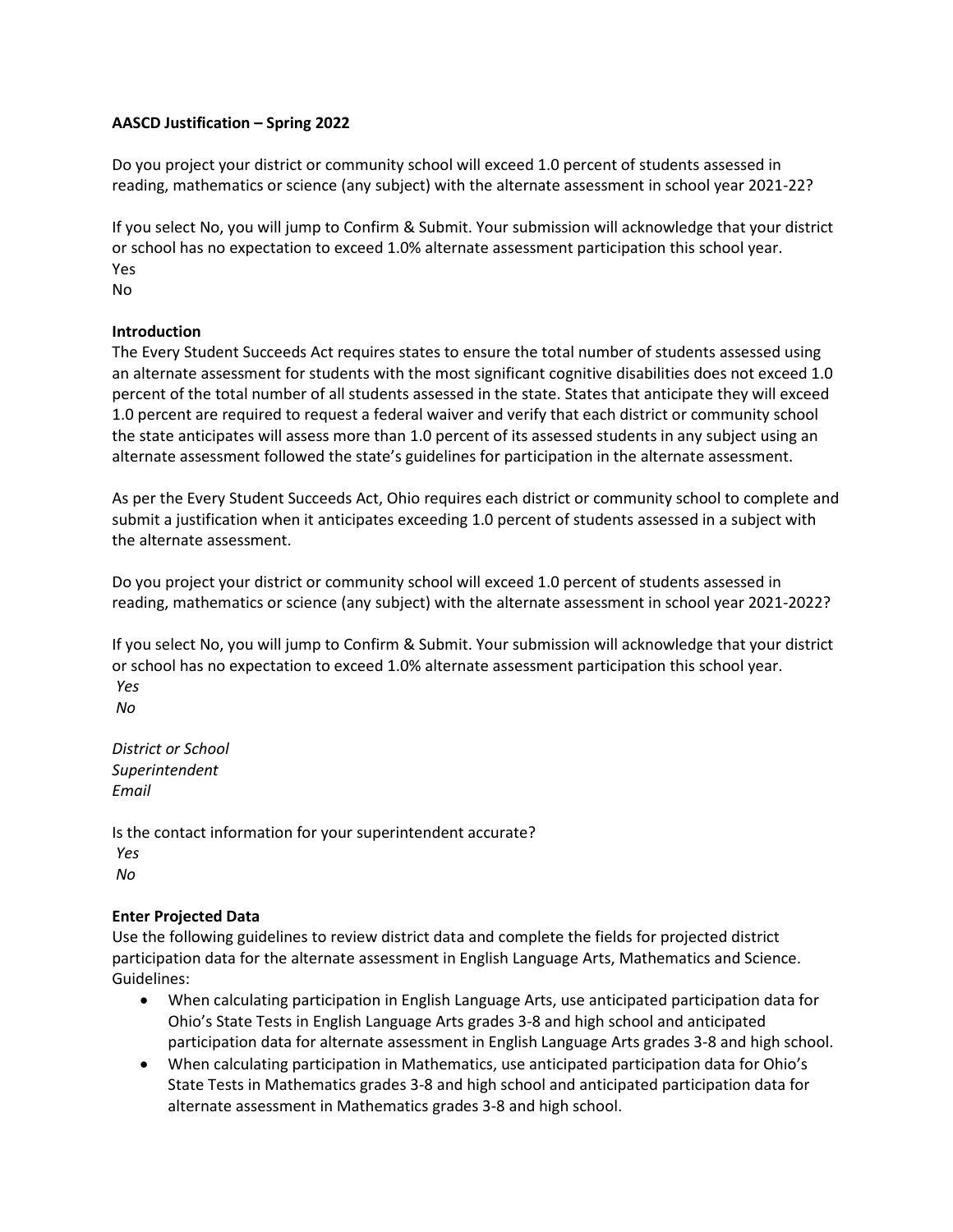- When calculating participation in Science, use anticipated participation data for Ohio's State Tests in Science grades 5, 8 and high school and anticipated participation data for alternate assessment in Science grades 5, 8 and high school.
- For grade 3 and high school, only count first-time test-takers. Students who will take the third grade English Language Arts test in the fall and spring should be counted only once. Students who are retaking end-of-course exams for graduation purposes should not be counted.
- Include ALL students who count for the district.

| <b>ELA</b>              | <b>Count of students</b><br>taking ELA alternate Count of all students<br>assessment | tested in ELA     | <b>Percent of all students</b><br>taking ELA alternate<br>assessment |
|-------------------------|--------------------------------------------------------------------------------------|-------------------|----------------------------------------------------------------------|
| State Average 2020-2021 | 11,503                                                                               | 828,659           | 1.37%                                                                |
| Your district 2017-2018 | Prepopulated                                                                         | Prepopulated      | Prepopulated                                                         |
| Your district 2018-2019 | Prepopulated                                                                         | Prepopulated      | Prepopulated                                                         |
| Your district 2021-2022 | Prepopulated                                                                         | Prepopulated      | Prepopulated                                                         |
| ELA Projected 2021-2022 | Enter Here                                                                           | <b>Enter Here</b> | <b>Auto Calculated</b>                                               |

| <b>Mathematics</b>                        | <b>Count of students</b><br>taking mathematics Count of all students | alternate assessment tested in mathematics alternate assessment | <b>Percent of all students</b><br>taking mathematics |
|-------------------------------------------|----------------------------------------------------------------------|-----------------------------------------------------------------|------------------------------------------------------|
| State Average 2020-2021                   | 11,468                                                               | 810,244                                                         | 1.40%                                                |
| Your district 2017-2018                   | Prepopulated                                                         | Prepopulated                                                    | Prepopulated                                         |
| Your district 2018-2019                   | Prepopulated                                                         | Prepopulated                                                    | Prepopulated                                         |
| Your district 2020-2021                   | Prepopulated                                                         | Prepopulated                                                    | Prepopulated                                         |
| <b>Mathematics Projected</b><br>2021-2022 | <b>Enter Here</b>                                                    | <b>Enter Here</b>                                               | <b>Auto Calculated</b>                               |

| <b>Science</b>                        | <b>Count of students</b><br>taking science<br>alternate assessment | <b>Count of all students</b><br>tested in science | <b>Percent of all students</b><br>taking science<br>alternate assessment |
|---------------------------------------|--------------------------------------------------------------------|---------------------------------------------------|--------------------------------------------------------------------------|
| State Average 2020-2021               | 5,225                                                              | 360,426                                           | 1.45%                                                                    |
| Your district 2018-2019               | Prepopulated                                                       | Prepopulated                                      | Prepopulated                                                             |
| Your district 2020-2021               | Prepopulated                                                       | Prepopulated                                      | Prepopulated                                                             |
| <b>Science Projected</b><br>2021-2022 | <b>Enter Here</b>                                                  | <b>Enter Here</b>                                 | <b>Auto Calculated</b>                                                   |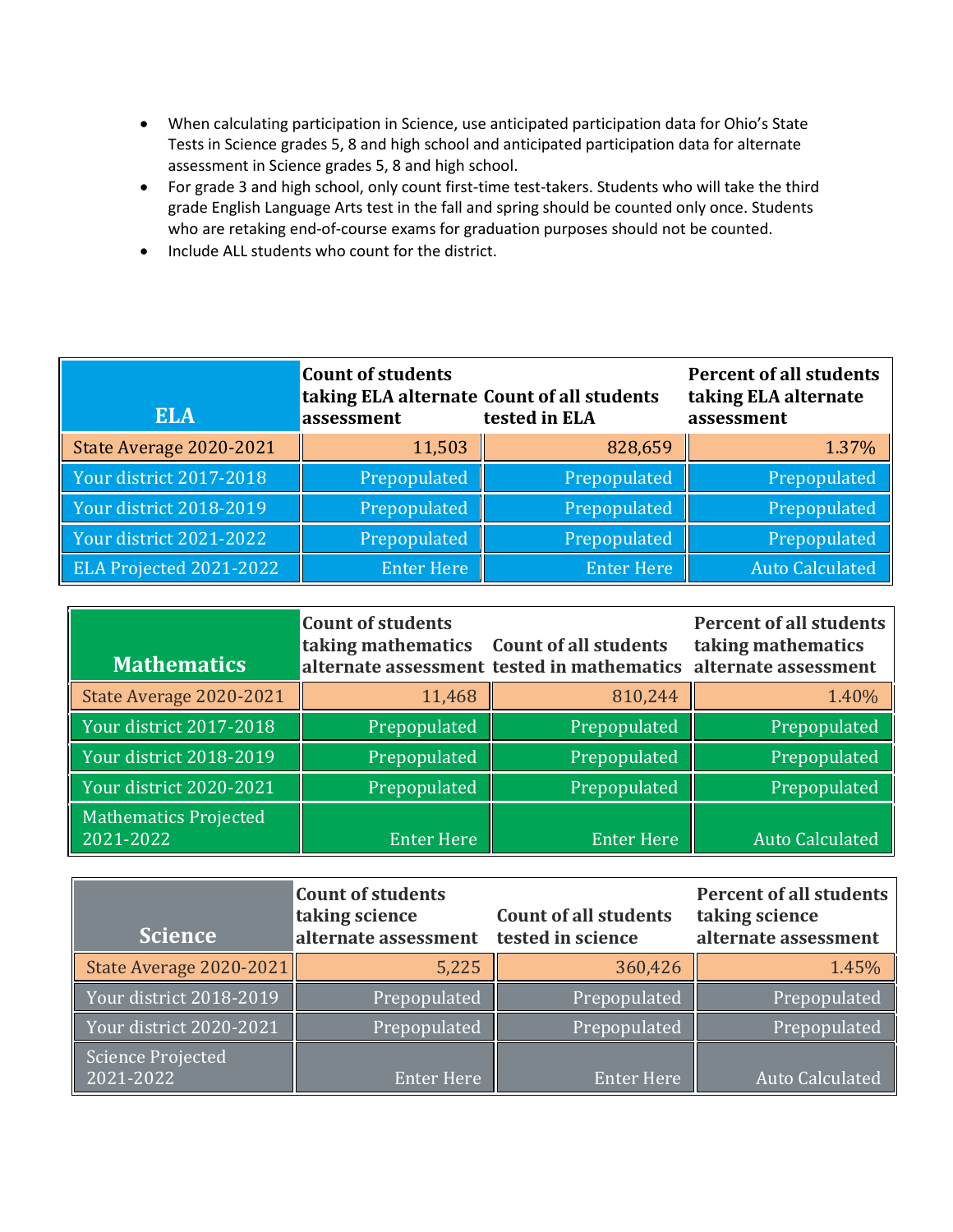## **Participation Criteria**

1. Do your records show students participating in the alternate assessment who are identified with disability categories other than multiple disabilities, intellectual disabilities, autism and traumatic brain injury?

*Yes*

*No*

# **Contributing Factors**

2. Does your district provide a targeted program that may contribute to a higher enrollment of students with the most significant cognitive disabilities?

*Yes*

*No*

3. Does your district have a small overall student population that increases the likelihood of exceeding the 1.0 percent threshold?

*Yes*

*No*

4. Does your district project a reduction in the number of students participating in the alternate assessment this school year?

*Yes*

*No*

5. Provide a brief description of how the district has worked to improve alternate assessment and individualized education program practices to ensure only students with the most significant cognitive disabilities are participating in the alternate assessment.

6. What assistance is available to parents who have questions regarding eligibility to participate in the alternate assessment?

# **District/School Assurances**

Check the following statements assuring that your district has or will have the stated conditions in place this school year.

- $\circ$  General and special education teachers and other appropriate staff are knowledgeable about the administration of assessments, including making appropriate use of testing accommodations.
- $\circ$  Our district provides individualized education program team members with training on the alternate assessment participation Decision-Making Framework and Alternate Assessment Decision-Making Tool.
- $\circ$  Our district continues to allow individualized education program teams to decide which students qualify for an alternate assessment using the guidance provided by the Department.
- $\circ$  All alternate assessments test administrators have the required training for administering the alternate assessment.
- $\circ$  Our district ensures only students with the most significant cognitive disabilities participate in the alternate assessment.
- $\circ$  Our district continues to address any disproportionality in the percentage of students in any subgroup participating in the alternate assessment.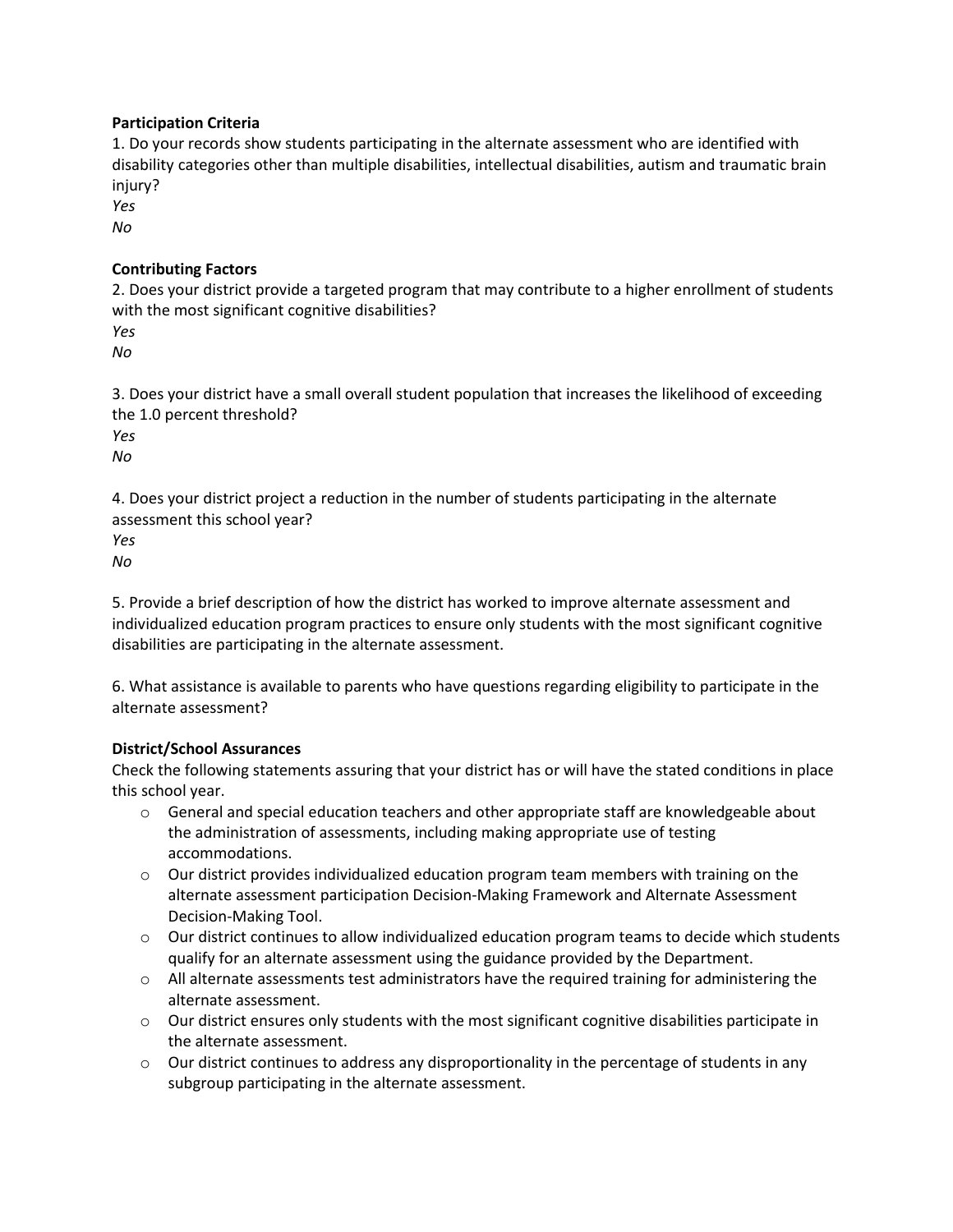$\circ$  Parents are informed when their students will be assessed on alternate achievement standards, including information about the implications of participation in the alternate assessment.

#### **Please provide the following assurance.**

- $\circ$  Our district ensures the decision for a student to participate in the Ohio alternate assessment is NOT based solely on the following criteria:
	- 1. A disability category or label
	- 2. Poor attendance or extended absences
	- 3. Native language or social, cultural or economic difference
	- 4. Expected poor performance on the general education assessment
	- 5. Academic and other services the student receives
	- 6. Educational environment or instructional setting
	- 7. Percent of time receiving special education services
	- 8. English learner status
	- 9. Low reading or achievement level
	- 10. Anticipated disruptive behavior
	- 11. Impact of student scores on the accountability system
	- 12. Administration decision
	- 13. Anticipated emotional duress

14. Need for accommodations (e.g., assistive technology; augmentative and alternative communication to participate in the assessment process)

## **District/School Requirements**

Does your district need resources or technical assistance from your state support team or the Ohio Department of Education to ensure students are being assessed using the appropriate state achievement tests?

*Yes*

*No*

# **Confirm & Submit**

Districts must submit their justification by March 30, 2022. The Department may request supporting documentation or clarification regarding content included in the justification. Please direct any questions on completing the justification to [AAparticipation@education.ohio.gov.](mailto:AAparticipation@education.ohio.gov) My district/school agrees to these conditions.

- $\circ$  I understand that once the survey is submitted, the submitted content and data represent the district's justification for exceeding 1.0 percent participation in the alternate assessment for school year 2021-2022.
- $\circ$  I understand the submitted justification will be available publicly in accordance with federal regulations.
- $\circ$  My district superintendent and special education director have read and approved the justification content provided.

#### **Justification reviewed by:**

Superintendent I certify that all the information given in this document is true, complete and accurate. *First Name Last Name Superintendent email*